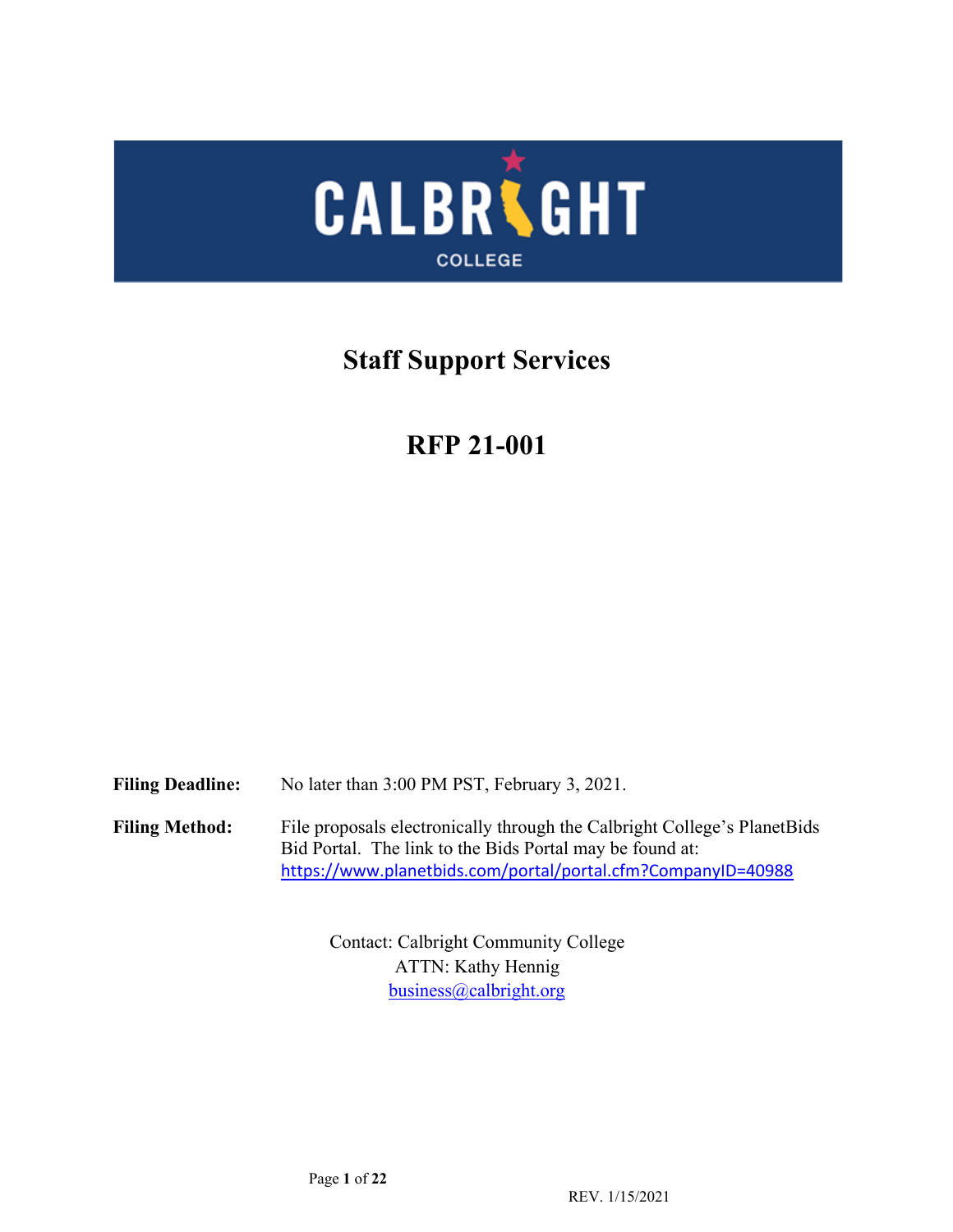#### **CALBRIGHT COLLEGE RFP 21-001 – Chief of Staff Support Services Notice to Bidders**

 The California Online Community College/Calbright ("Calbright College" or "College") is requesting proposals from qualified individuals or firms to provide Chief of Staff Support Services. Calbright College uses the word "firm" throughout this RFP but will also accept proposals from qualified individuals.

 This is not a formal request for bids, nor an offer by Calbright College to contract with any party responding to this RFP. Calbright College reserves the right to reject any and all responses. Respondents shall not, directly or indirectly, communicate with any employee, officer, Board of Trustees member, agent or representative of the College regarding the RFP except for the College contact person noted below. The RFP response of a respondent who has engaged in any action or activity inconsistent with or in violation of the foregoing is subject to rejection for nonresponsiveness.

 Respondents to this RFP should submit responses electronically in PDF format. Respondent is responsible for verifying that the email and attachments have been received. RFP responses shall be submitted electronically to the PlanetBids Bid Portal, found at:

<https://www.planetbids.com/portal/portal.cfm?CompanyID=40988>

# **All responses must be received by 3:00 PM on February 3, 2021.**

 Any questions regarding this RFP must be submitted in writing and sent by email via the Planet Bids website on or before January 22, 2021. Any and all responses will be distributed through PlanetBids.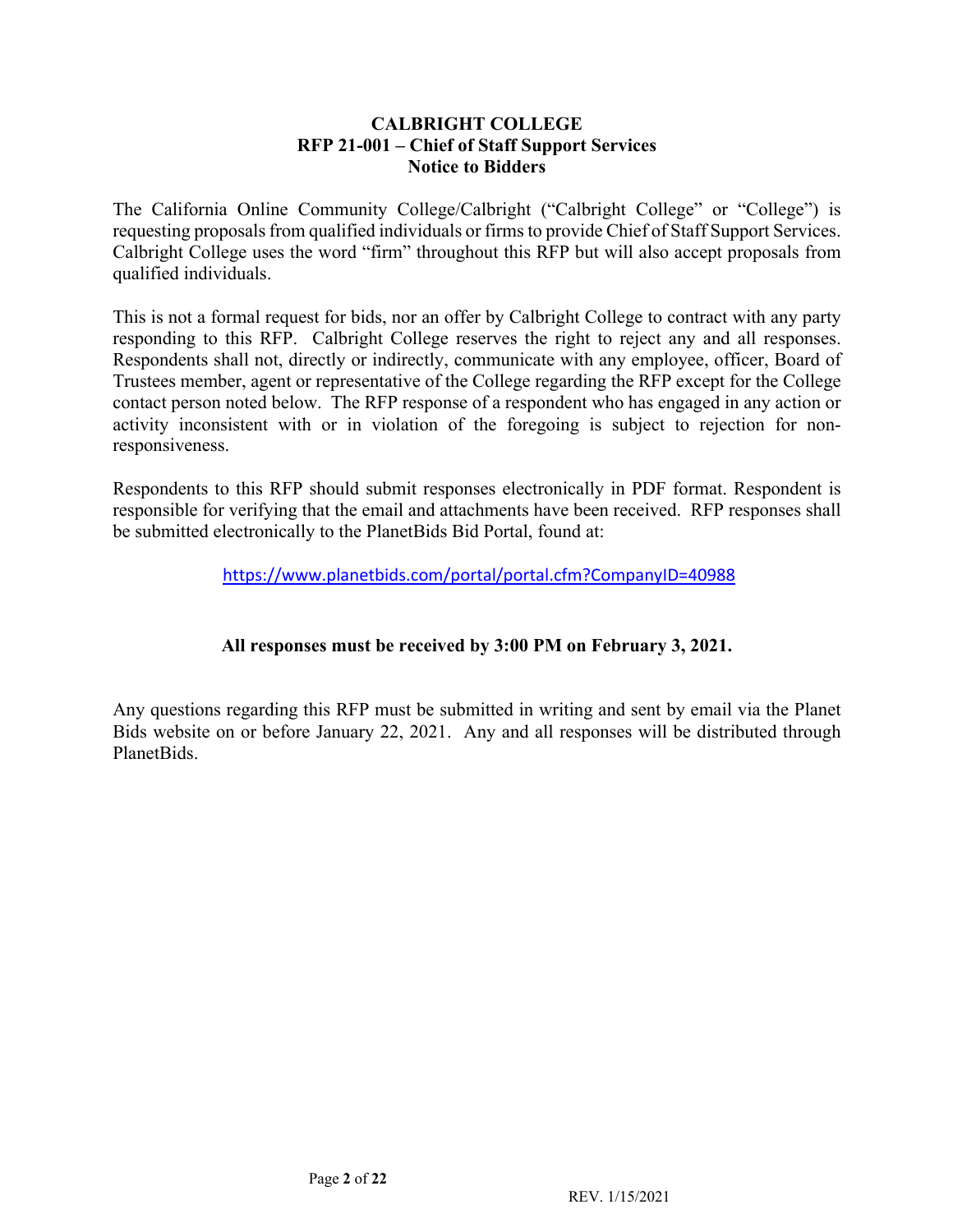# **CALBRIGHT COLLEGE RFP 21-001 – Chief of Staff Support Services Schedule of Events**

| 1. Anticipated RFP Release Date                           | January 2021      |
|-----------------------------------------------------------|-------------------|
| 2. Deadline for Inquiries/Questions                       | January 22, 2021  |
| 3. Calbright Responds to Bidder Questions                 | January 28, 2021  |
| 3. Proposal Deadline                                      | February 3, 2021  |
| 4. Calbright Issues Preliminary Notice of Intent to Award | February 8, 2021  |
| 5. Contract Due from Proposed Awardee                     | February 11, 2021 |
| 6. Board Meeting for Contract Award                       | February 16, 2021 |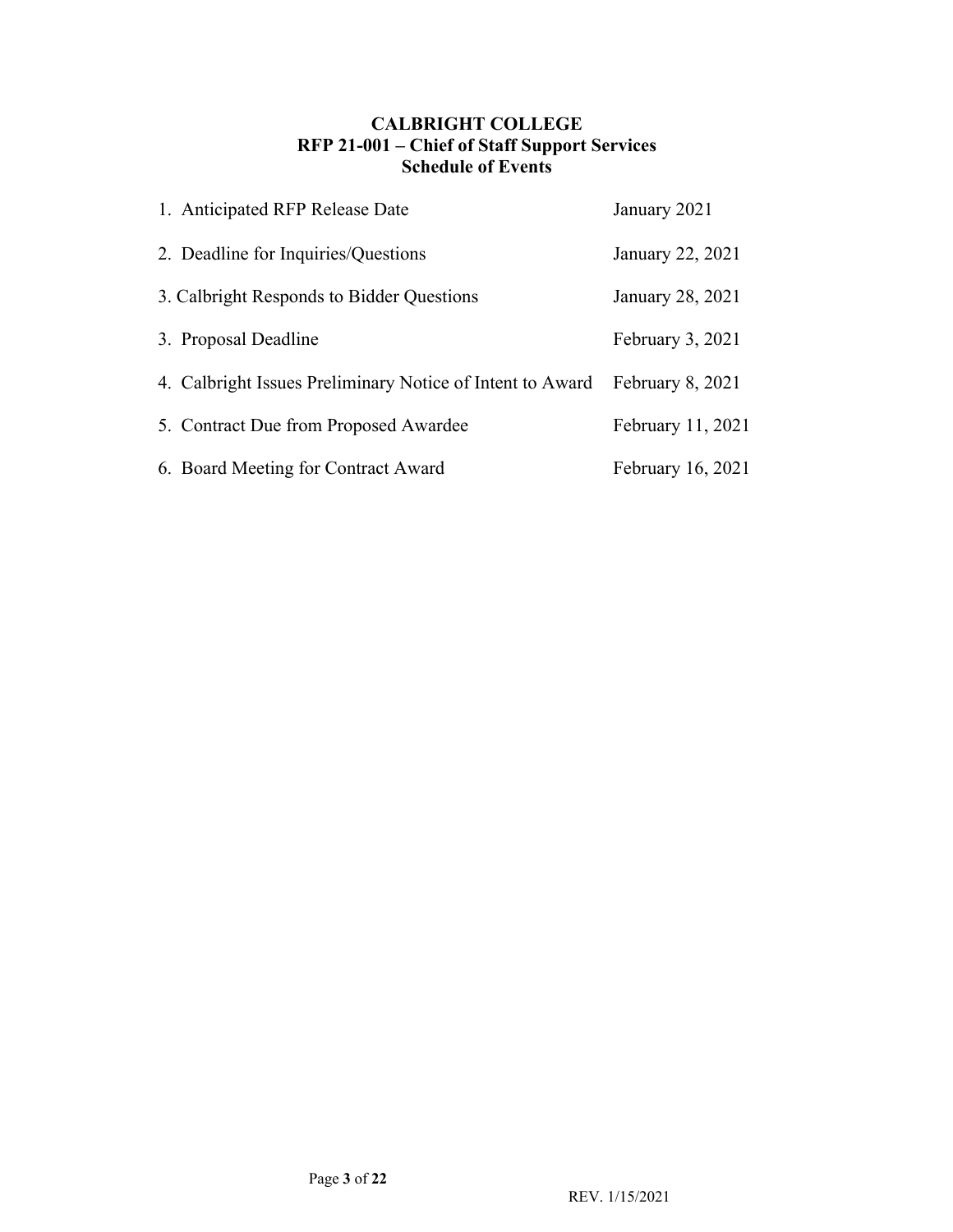### **CALBRIGHT COLLEGE RFP 21-001 – Chief of Staff Support Services General Information and Scope of Services**

# **GENERAL INFORMATION**

Calbright College is the  $115<sup>th</sup>$  California community college and the  $73<sup>rd</sup>$  college district pursuant to the California Online Community College Act. The College is a digital college that focuses on provide working adults with the skills they need to move into higher paying jobs. Calbright College is in need of a firm or individual to provide general Chief of Staff Support Services and is careers, using a combination of online classes, mobile apps, and in-person apprenticeships to thus seeking proposals from qualified firms and individuals through this RFP.

 As further set forth herein, responses to this RFP are due on February 3, 2021. The College will issue a Preliminary Notice of Intent to Award on February 8, 2021. The College will also send a proposed contract to the successful proposer at that time. The contract will be substantially similar to the form of contract included herein. The successful proposer must return the contract to the College by February 11, 2021. Calbright College will then ask its Board of Trustees to review, consider, and approve the contract at the Board's February 16, 2021 Board meeting.

# **SCOPE OF SERVICES**

 The scope of services to be performed under the contract awarded pursuant to this RFP include, but are not limited to, the following:

- ● Directly support Calbright College's Chief Executive Officer, Chief of Program Operations, Chief Financial and Administrative Officer, Vice Presidents, and other College staff as requested.
- ● Manage and plan all aspects of various projects related to student instruction and student success.
- Support human resources related programs and projects as requested.
- Assist with financial and finance related programs and projects as requested.
- Engage with stakeholders.
- Communicate, coordinate with, and manage external consultants as requested.
- Support compliance team.
- Conduct research and analysis as requested.
- Develop systems, processes, and documentation for Calbright College.

# **ANTICIPATED TERM**

 Calbright College desires to enter into a contract with the successful respondent for provision of Chief of Staff Support Services for up to one (1) year, with the option to extend if desired by the parties and approved by Calbright College's Board of Trustees.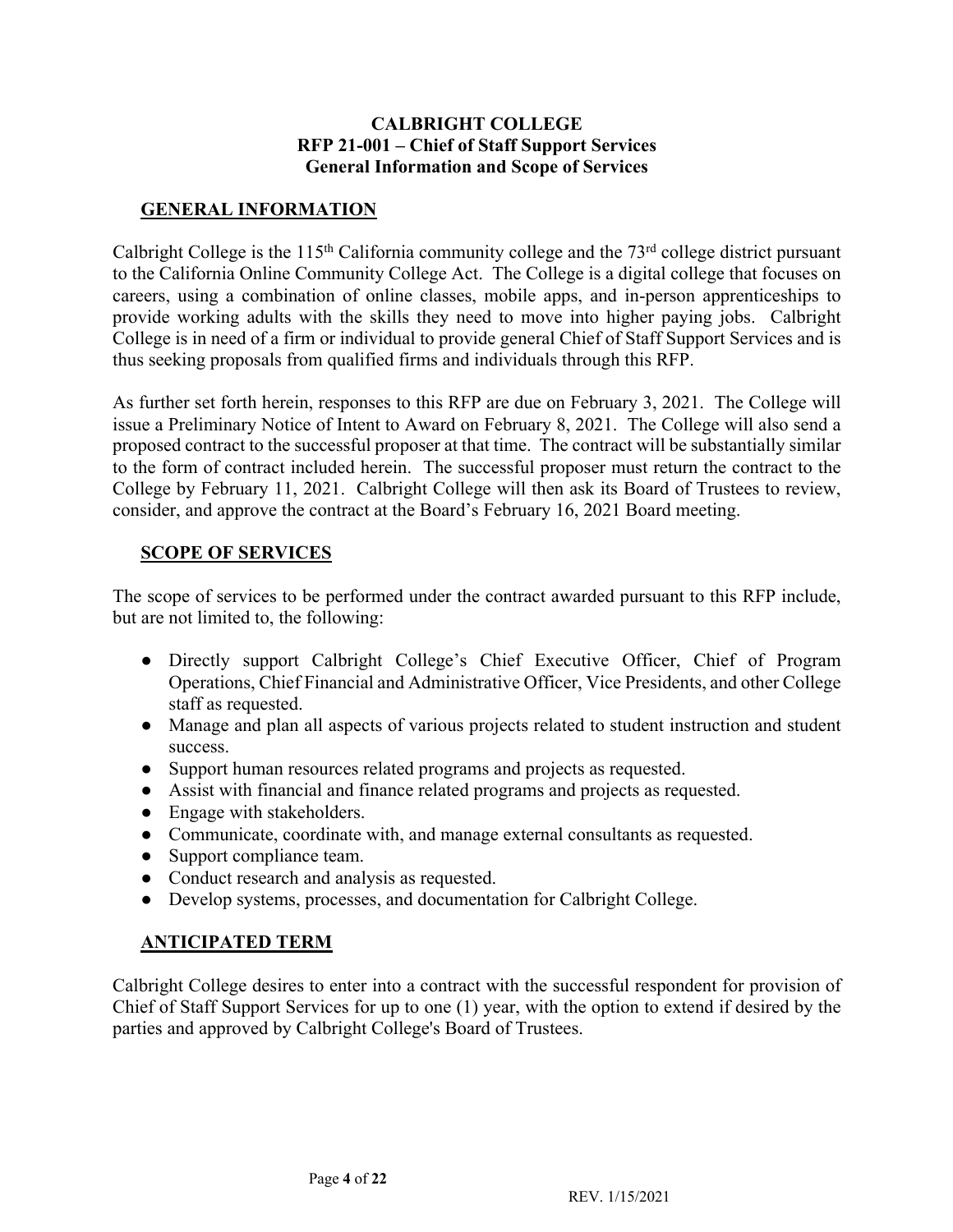### **CALBRIGHT COLLEGE RFP 21-001 – Chief of Staff Support Services General Conditions**

 **1. COLLEGE RIGHTS AND LIMITATIONS.** Calbright College reserves the right to contract with any entity responding to this RFP. This RFP is neither a formal request for bids, nor an offer by the College to contract with any party responding to this RFP. This RFP does not commit the College to select any firm and the College makes no representation that participation in the RFP process will lead to an award of contract or any consideration whatsoever. It is at the sole discretion of Calbright College to award a contract for the services or no contract at all. The award of the contract(s) is subject to approval of the College's Board of Trustees.

 Calbright College shall not be liable for any costs incurred in preparing and submitting responses to this RFP. In no event will the College reimburse any respondent for any costs or expenses incurred in preparing and submitting responses to this RFP.

 The College, in its sole discretion, reserves the right to: (i) Accept or reject any and all submittals, or any portion or combination thereof; (ii) Contract with any entity responding to this RFP in whatever manner the College decides; and/or (iii) Waive any informality or nonsubstantive irregularity, not affected by law, as the interests of the College may require.

 The respondent's submission, and any other supporting materials submitted to the College in response to this RFP will not be returned and will become the property of the College unless portions of the materials are designated as proprietary at the time of submittal, and are specifically requested to be returned. The College will have no liability to the respondent or other party as a result of any public disclosure of any RFP.

 The College reserves the right to add additional firms for consideration after receipt of submissions in response to this RFP if it is found to be in the best interest of the College. All decisions concerning firm selection will be made in the best interests of the College.

- **2. FULL OPPORTUNITY.** The College hereby affirmatively ensures that Disadvantaged Business Enterprises ("DBE"), Small Local Business Enterprises ("SLBE"), Small Emerging Local Business Enterprises ("SELBE"), Disabled Veterans Business Enterprises ("DVBE") and minority and women business enterprises shall be afforded full opportunity to submit proposals in response to this RFP and will not be discriminated against on the basis of race, the contract. No qualified disabled person shall, on the basis of disability, be excluded from participating in, be denied the benefits of, or otherwise be subjected to discrimination in any color, gender, sexual orientation, political affiliation, age, ancestry, religion, marital status, national original, medical condition or disability in any consideration leading to the award of consideration leading to the award of contract.
- **3. RESTRICTIONS ON LOBBYING.** From the period beginning on the date of the issuance of this RFP and ending on the date of the award of the contract, no person, or entity responding to this RFP, nor any officer, employee, representative, agent or contractor representing such a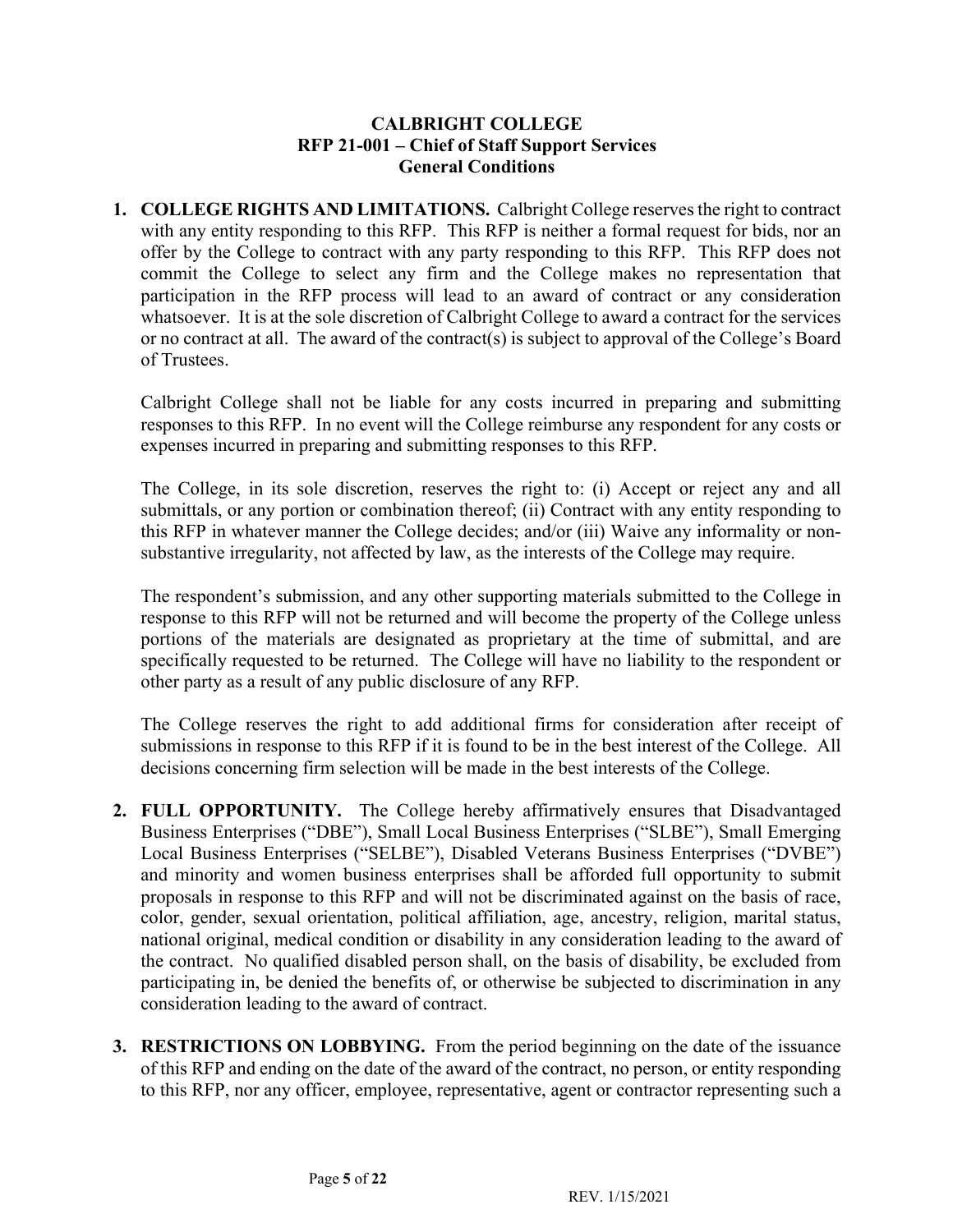person or entity shall contact through any means or engage in any discussion regarding this RFP, the evaluation or selection process or the award of the contract(s) with any member of the College's Board, Committee members or with any employee of the College except for clarifications and questions as described herein. Any such contact shall be grounds for the disqualification of the firm submitting a proposal.

 **4. MINIMUM INSURANCE REQUIREMENTS.** The selected respondent shall maintain policies of insurance with an insurer(s) qualified to do business in the State of California and acceptable to the College. The awardee will be required to provide an insurance certificate and must meet all insurance requirements set forth in Section 4.6 of the sample contract included herein, including but not limited to naming the College as an additional insured. The College reserves the right to request that the awardee maintain additional policies of insurance, including but not limited to errors and omissions coverage.

#### **5. MISCELLANEOUS.**

- **a)** The proposal shall be signed by a duly authorized representative(s) of the proposer and include the full name and address of the proposing firm or entity.
- **b)** The proposals must set forth accurate and complete information as required in this RFP.
- **c)** Submission of a proposal constitutes agreement by the proposer to each and all of the terms, conditions, provisions and requirements set forth and contemplated in this RFP and any attached documents.
- **d)** The successful proposer will be expected to adhere to all College policies, procedures and regulations.
- **e)** The proposal submitted by the interested individual shall be irrevocable for a period of sixty (60) days from the official closing date for the receipt of proposals.
- **f)** The contents of the proposal of the successful proposer will become contractual obligations. Failure of the successful proposer to accept those obligations in a subsequent contractual agreement may result in cancellation of the award.
- **g)** Any contract resulting from this RFP is subject to appropriation of funds by the College's Board of Trustees for each fiscal year of service.
- **h)** The successful respondent, if any, will be required to execute a contract with the College in a form substantially similar to the form of contract included herein.
- **i)** Respondent shall certify that no official or employee of the College, nor any business entity in which an official of the College has an interest, has been employed or retained to solicit or assist in the procuring of the resulting contract, nor that any such person will be employed in the performance of any contract without immediate divulgence of this fact to the College.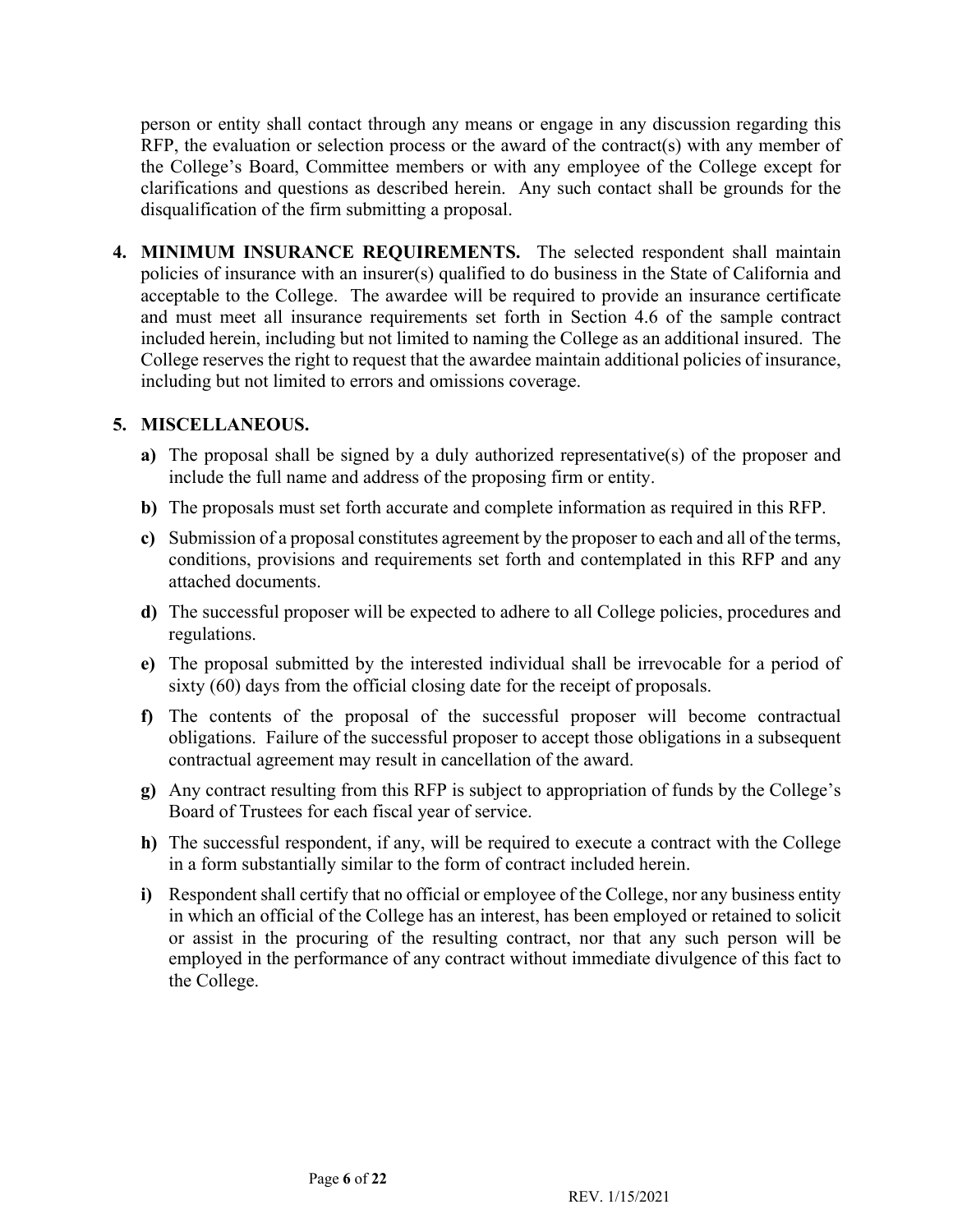### **CALBRIGHT COLLEGE RFP 21-001 – Chief of Staff Support Services Instructions for Submitting Responses**

 All responses to the RFP must include the components set forth below. Responses that do not comply with the instructions below may be rejected for non-responsiveness.

- **1. Introductory Letter.** A maximum one-page, dated Introductory Letter must be submitted including the legal name of the respondent, address, telephone and fax numbers and the name, title, and signature of the person(s) authorized to submit the qualifications on behalf of the firm.
- **2. Table of Contents.** A Table of Contents of the material contained in the response should follow the Introductory Letter.
- **3. Executive Summary.** The Executive Summary should contain an outline of your management style and business approach along with a brief summary of your qualifications to engage in a professional relationship with the College.
- **4. Narrative.** Provide a comprehensive Narrative of the services offered by your firm. The narrative shall include the following:
	- **a) Experience & References**. Summarize relevant experience in the last 5 years and provide at least 3 references. Specifically address respondent's actual chief of staff support the chief level and other senior executive levels, chief of staff support experience in a fast- paced environment, and chief of staff support experience and expertise supporting experience, including experience in providing chief of staff support and responsibility at educational entities and public agencies, if any.
	- **b) Personnel**. Include resumes of personnel who would be assigned to the work with the College. Specifically define the role of each person and outline his, her or their individual experience and particularly their experience in the specific areas described in 4.a. of this Section, above. Indicate who would serve as the primary contact for the College. If the firm would utilize resources from more than one office, indicate office locations and how work would be coordinated.
	- **c) Professional Fees**. Proposal shall include cost for services. Such proposal shall express such cost as an hourly rate, but it is recognized that the College may ultimately contract with the successful respondent in any manner the parties deem appropriate. Please note that the successful respondent shall be responsible for any and all expenses incurred in its performance of the services under the contract. Fees will be finalized as part of the contract negotiation.
	- **d) Additional Data**. Provide additional information about the firm as it may relate to this RFP.
- **5. Certification.** Complete, sign and date the Certification included herein.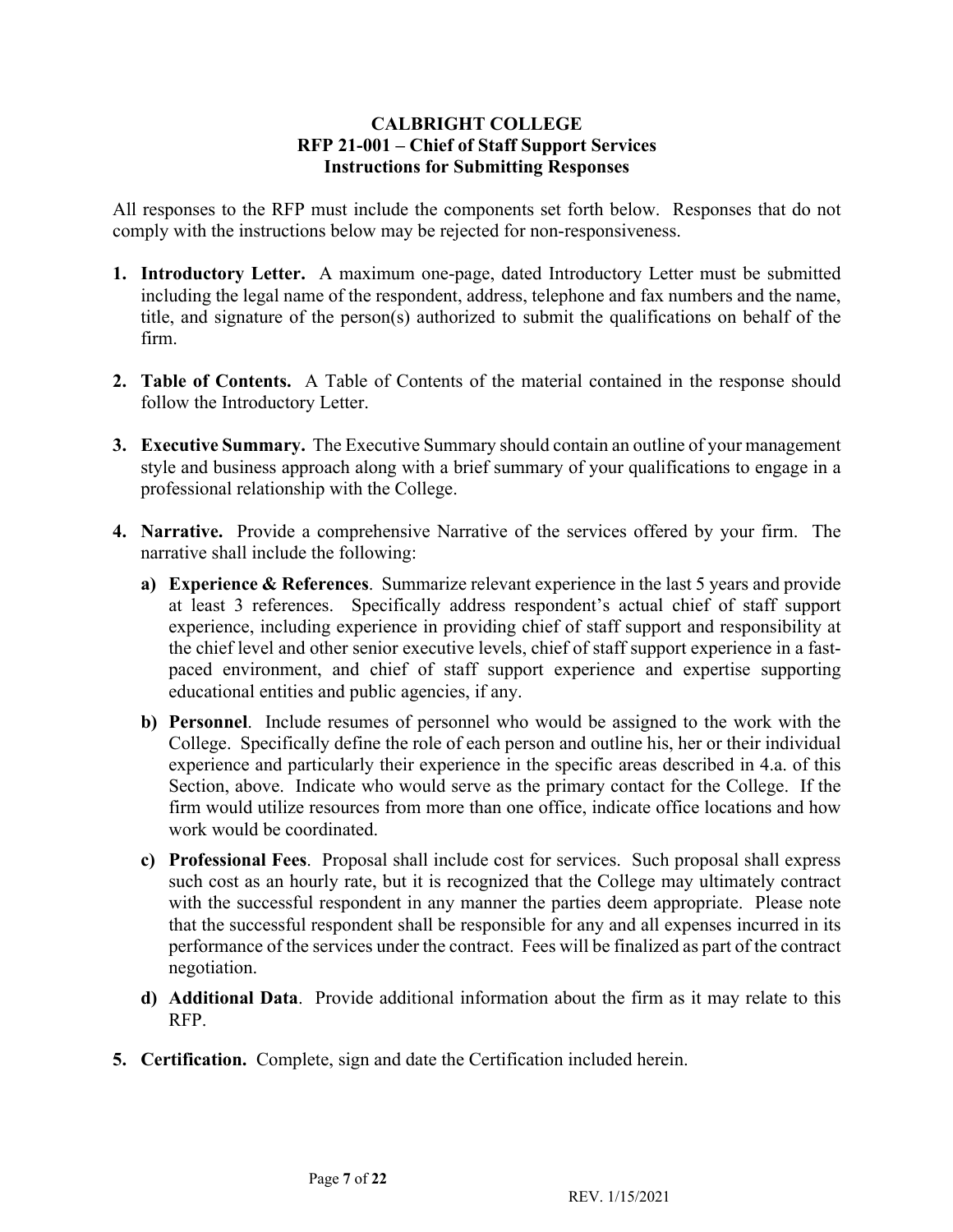#### **CALBRIGHT COLLEGE RFP 21-001 – Chief of Staff Support Services College's Evaluation Process**

 Calbright College's selection process will include a screening review and evaluation of responses by College staff and/or consultants. Selection of candidate(s) will be based on demonstrated competence and on the professional qualifications necessary to meet the Calbright College's needs to perform the services as described in this RFP. After an initial screening of candidates, the College may conduct in-person interviews with one or more candidates. The awarding of a contract is at the sole discretion of the College. The College intends to utilize the following criteria in evaluating responses to this RFP but the College reserves the right to exercise discretion in the weight and priority of the evaluation criteria.

 **Responsiveness and Quality of the Proposal**. The College will consider the overall and objectives of the program and demonstrating a good practical approach and work plan to responsiveness and quality of the proposal, clearly stating the understanding of the purpose, scope achieve these objectives.

 **Expertise and Qualifications.** The College will consider the overall technical expertise and qualifications of the firm, including the firm's principals and staff and depth and availability of staff and resources to meet anticipated schedule and program requirements. The College will support services, the provision of such services for senior, executive level positions, and the specifically be looking for expertise and qualifications related to the provision of chief of staff provision of such services for educational entities and/or public agencies.

 **Management Plans.** The College will consider the proposed management plans, including how the firm will manage team partners and how the firm's staff will effectively interface with College staff.

Past Performance. The College will consider the past performance of the proposing firm on relevant similar work previously accomplished for educational entities and/or public agencies. The College will also specifically be looking for and evaluating the respondent's prior experience in the actual execution of chief of staff support services, responsibility supporting chief level and other senior executive level roles, and the execution of such expertise and responsibility in a fastpaced environment.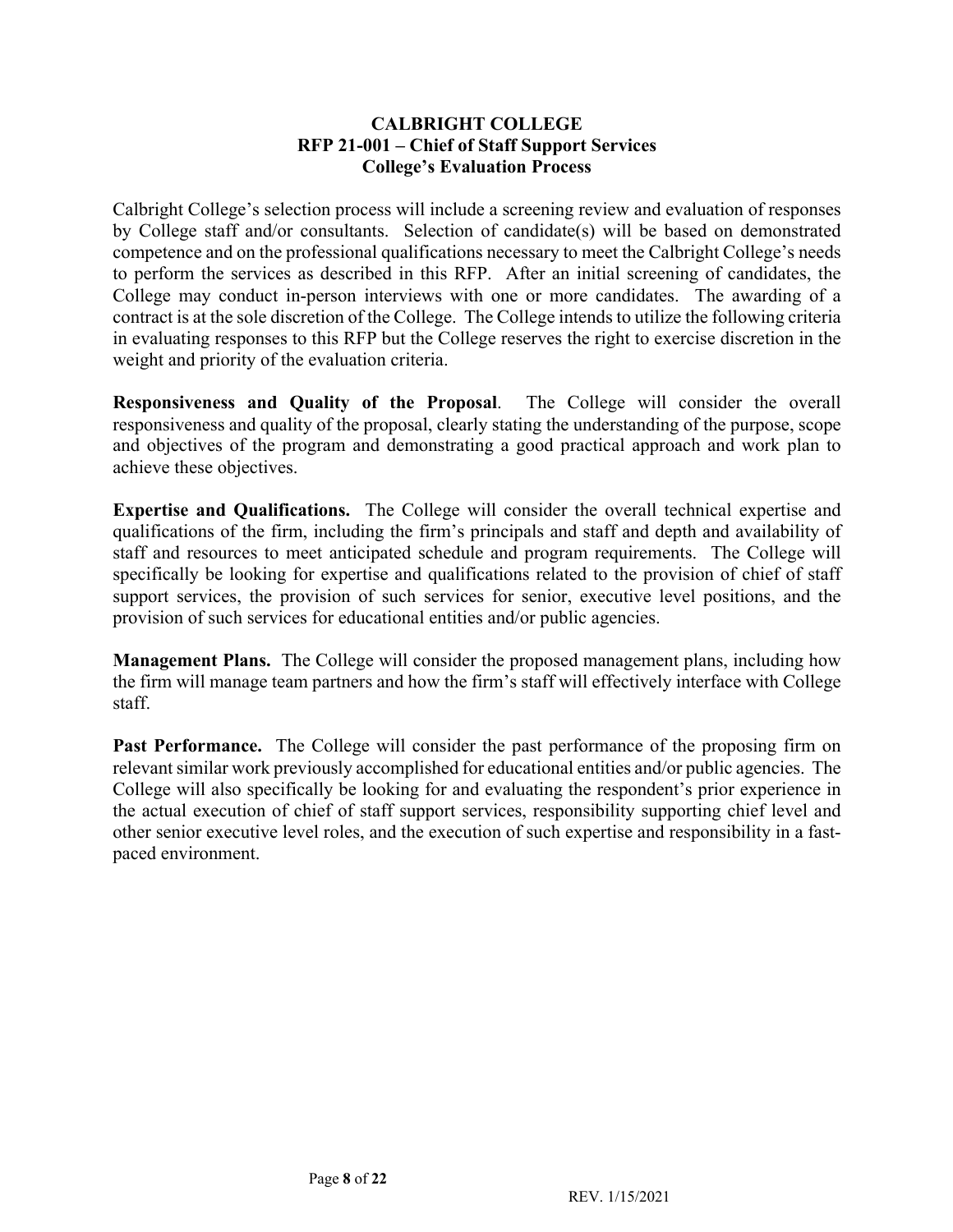#### **CALBRIGHT COLLEGE RFP 21-001 – Chief of Staff Support Services Sample Form of Contract**

 The successful proposer will be required to execute a contract with the College in a form substantially similar to the below.

### **FORM OF CONTRACT**

 **THIS PROFESSIONAL SERVICES AGREEMENT** (the "Agreement") is made and entered into as of **by and between the California Online Community College**  ("Calbright College"), and **\_\_\_\_\_\_\_\_\_\_** ("Provider"). Calbright College and the Provider are collectively referred to in this Agreement individually as "Party" and collectively as the "Parties." This Agreement is made with reference to the following facts:

WHEREAS, Calbright College is the 115<sup>th</sup> California community college and the 73<sup>rd</sup> college district pursuant to the California Online Community College Act;

 **WHEREAS**, Calbright College requires services and/or advice of a highly specialized and technical nature in connection with certain financial, economic, accounting, consulting and/or administrative matters and such services and advice are not available within Calbright College and cannot be performed satisfactorily by Calbright College employees;

 **WHEREAS**, Provider possesses the necessary expert knowledge, experience, and ability to perform services not available through Calbright College personnel, and Provider is specially experienced and competent to provide to Calbright College certain specialized services and/or advice in one or more of the foregoing areas; and

 **WHEREAS**, Calbright College desires to engage Provider pursuant to Chapter IV (Business and Fiscal Standards), subsection 3 (Competitive bidding requirements) of the Policies and Procedures adopted by Calbright College Board of Trustees on August 6, 2018 and pursuant to Government Code section 53060 because of Provider's special expertise and experience, and Provider desires to be engaged by Calbright College.

 **NOW, THEREFORE**, in consideration of the mutual covenants set forth below, the Parties hereby agree as follows:

#### **ARTICLE 1. SERVICES TO BE PERFORMED BY PROVIDER**

#### **Section 1.1 Performance of Services.**

 Provider agrees to perform services for Calbright College as described in the Scope of Services attached to this Agreement as Appendix A (the "Services") and shall provide other services as may be requested by Calbright College from time to time. Any services performed in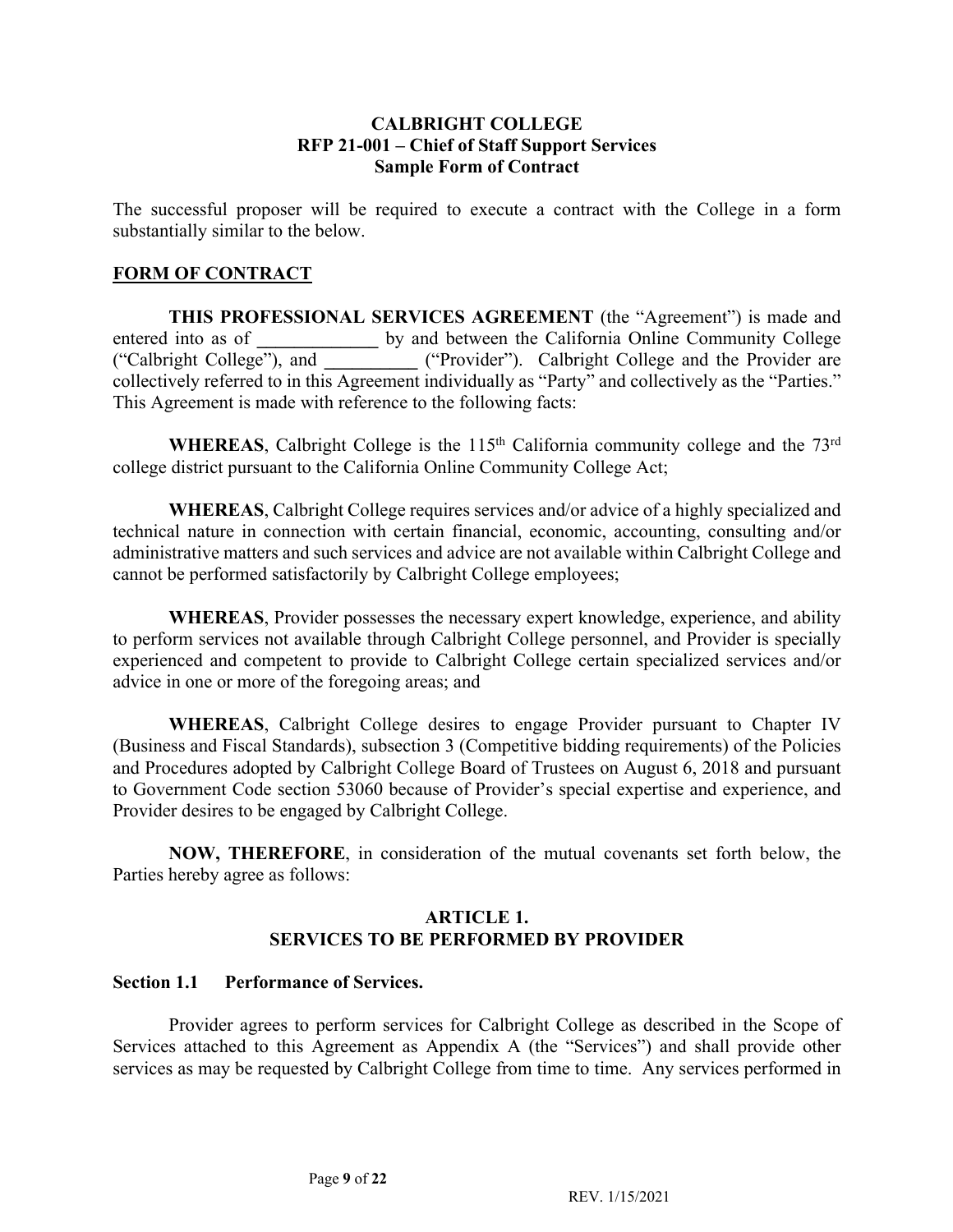addition to those set forth in Appendix A shall be reflected in writing. Provider shall obtain written authorization from Calbright College before rendering such services.

#### **Section 1.2 Method of Performance and General Supervision.**

 Provider will determine the methods, details, and means of performing the Services required by this Agreement. Subject to the foregoing, Calbright College retains the right to inspect, to stop work, to prescribe alterations and generally to monitor Provider's work to ensure its conformity with the terms of this Agreement.

#### **Section 1.3 Provider's Certifications, Representations and Warranties.**

 Provider makes the following certifications, representations and warranties for the benefit of Calbright College. Provider acknowledges and agrees that Calbright College, in deciding to engage Provider pursuant to this Agreement, is relying upon the truth and validity of the following certifications, representation and warranties and their effectiveness throughout the term of this Agreement and the course of Provider's engagement hereunder.

 (a) Provider is qualified in all respects to provide to Calbright College all of the services contemplated by this Agreement and, to the extent required by any applicable law, Provider has all such licenses and/or governmental approvals as would be required to carry out and perform for the benefit of Calbright College, such services as are called for hereunder.

 (b) Provider, in providing the services and in otherwise carrying out its obligations to Calbright College under this Agreement, shall, at all times, comply with all applicable federal, state, and local laws, rules, regulations, and ordinances, including workers' compensation and equal protection and non-discrimination laws.

 (c) Provider will perform their services hereunder in a professional manner, using the degree of care and skill ordinarily exercised by, and consistent with, the current professional practices and standards of a professional practicing in California. The Provider will furnish, at their expense, those services that are set forth in this Agreement and represents that such services are within the technical and professional areas of expertise of the Provider or any sub-Provider the Provider has engaged or will engage to perform the service(s).

#### **Section 1.4 Independent Contractor.**

 It is understood and agreed that Provider is an independent contractor and that no relationship of employer-employee exists between the parties hereto for any purpose whatsoever, notwithstanding the fact the Provider or Provider's employees may provide services to Calbright College under this Agreement. Calbright College is not required to make and deductions or withholdings for employee taxes or benefits from the compensation payable to Provider under the terms of this Agreement. As an independent contractor, Provider hereby agrees to indemnify and hold Calbright College harmless from any and all claims that may be made against Calbright College based upon any contention by any of Providers employees or any third party, including but not limited to any state or federal agency, that an employer-employee relationship or a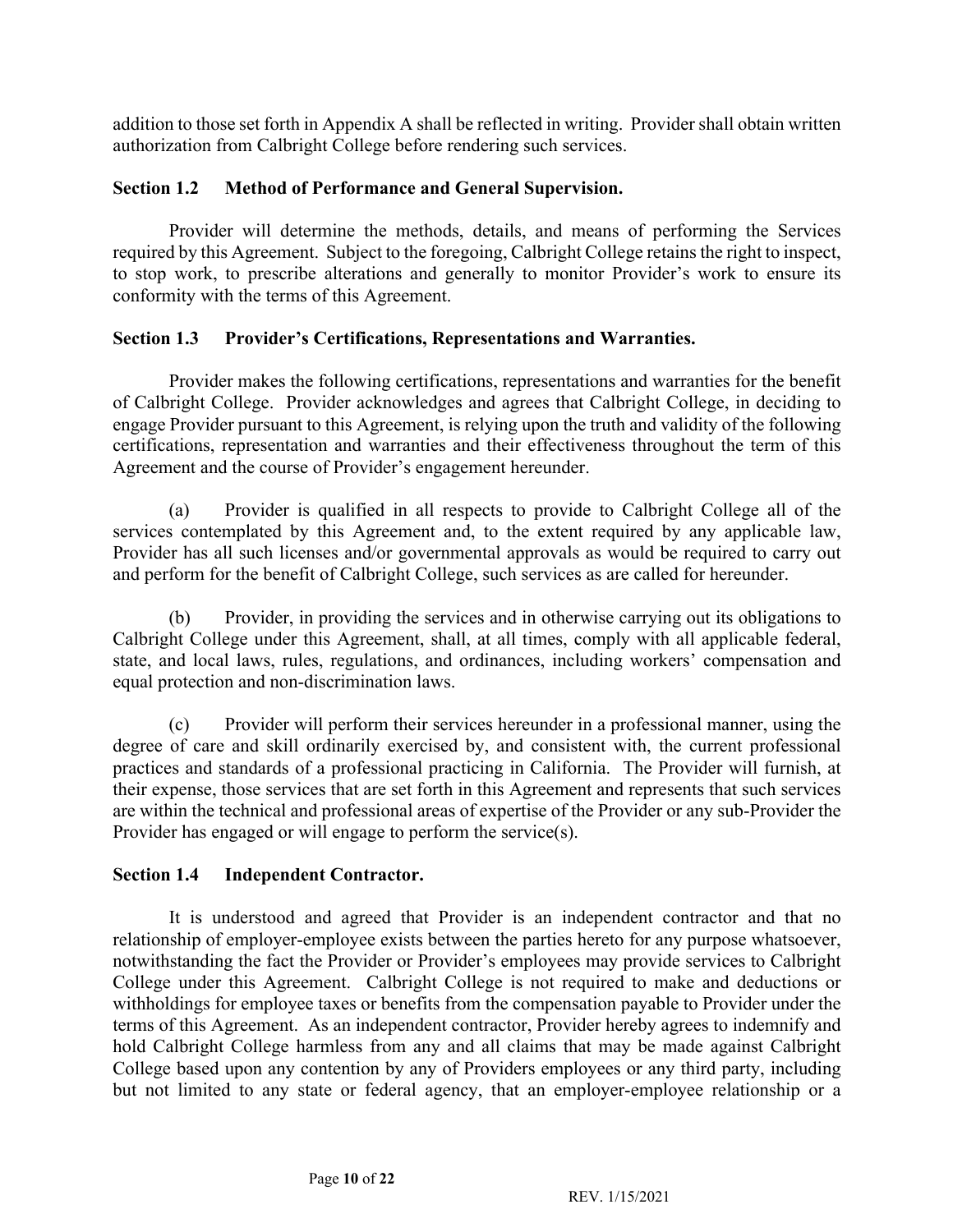substitute therefore exists between the Parties for any purpose whatsoever by reason of this Agreement or by reason of the nature and/or performance of any services under this Agreement.

#### **Section 1.5 Student Data Privacy.**

 The Provider's duties may include the storage or use of Student Education Records ("Student Data") and be subject to the Family Educational Rights and Privacy Act ("FERPA") 20 U.S.C. section 1232g. Provider recognizes the following:

(a) The Student Data provided to Provider remains the property of Calbright College.

 (b) Provider will not sell Student Data or use Student Data for purposes unauthorized by this Agreement.

 (c) Provider will take reasonable measures to secure the data from unauthorized access including, where applicable, appropriate training of Provider's employees or agents.

 (d) Provider shall promptly notify Calbright College in the event of unauthorized access to Student Data.

 $(e)$ In the event Provider gives access to Student Data to third parties, Provider must bind said third party in writing to the same privacy protections as found in this Section.

 (f) Provider shall return or delete Student Data, as directed by Calbright College, upon completion of the services contemplated by this Agreement.

#### **ARTICLE 2. TERM AND TERMINATION**

#### **Section 2.1 Term.**

 **\_\_\_\_\_\_\_\_\_\_\_\_\_** (the "Term"), unless (i) the Agreement is earlier terminated by either Party in accordance with Section 2.3, below, or (ii) the Parties mutually agree to extend the Term and such This Agreement shall become effective on the Effective Date and shall continue through extension is formally approved by Calbright College's Board of Trustees.

#### **Section 2.2 Effective Date/Approval.**

 The total value of services to be provided by Provider via this Agreement, shall not exceed an expenditure of and shall be effective following approval by Calbright College's Board of Trustees and upon execution by both Parties ("Effective Date").

#### **Section 2.3 Termination.**

 $(a)$  to the other Party in the event of a substantial failure of performance by such other Party, including This Agreement may be terminated by either Party upon ten  $(10)$  days written notice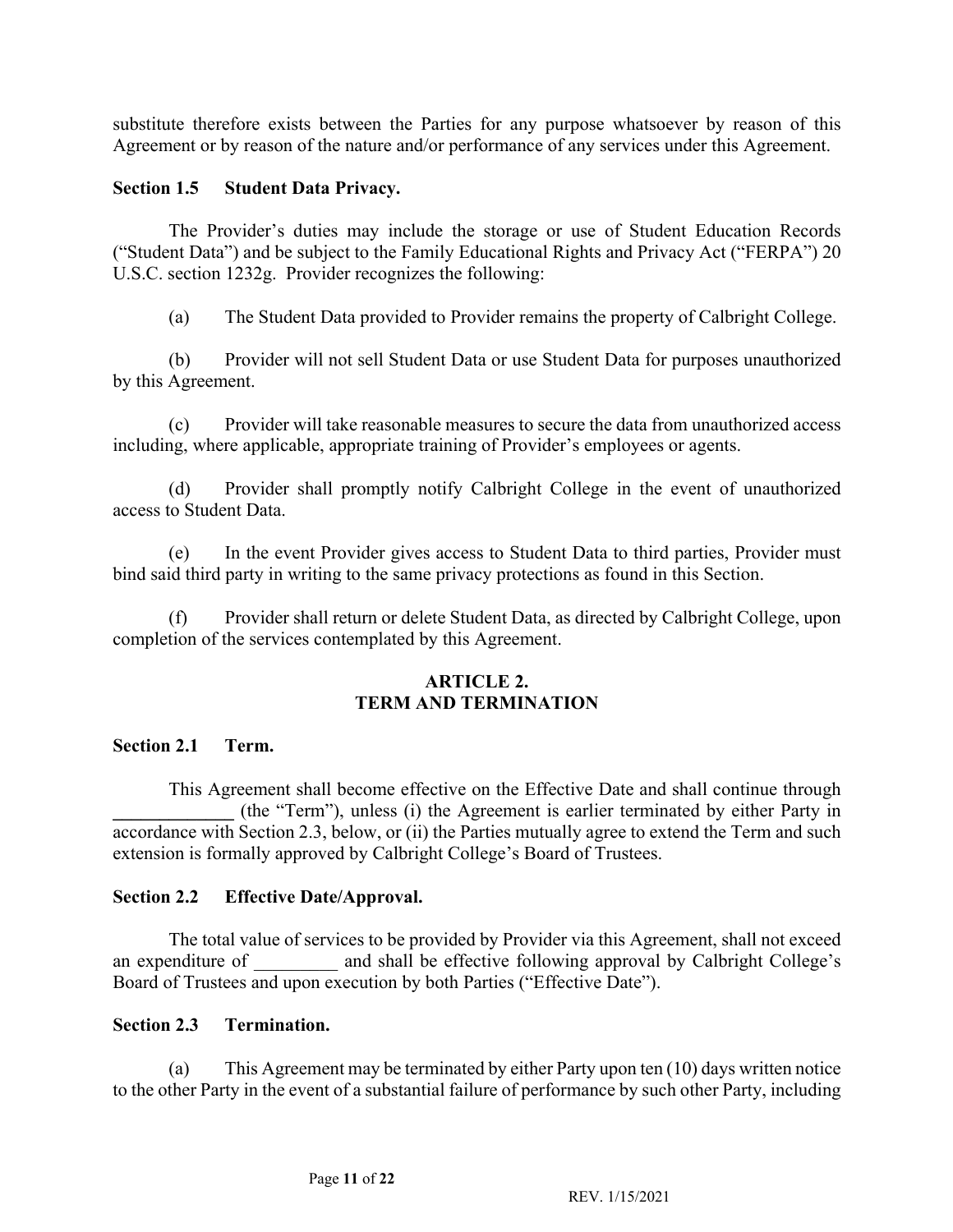insolvency of Provider or if Calbright College should decide to abandon or indefinitely postpone the Project.

 $(b)$  Calbright College, Calbright College shall pay the Provider for all services performed and all expenses incurred under this Agreement supported by documentary evidence, including payroll records, and expense reports up until the date of the abandonment or postponement, plus any sums due to the Provider for Board-approved extra services. In ascertaining the services actually rendered hereunder up to the date of termination of this Agreement, consideration shall be given drawings and other documents, whether delivered to Calbright College or in the possession of the Provider. In the event termination is for a substantial failure of performance, all damages and costs In the event of a termination based upon abandonment or postponement by to both completed work and work in process of completion and to complete and incomplete associated with the termination, including increased Provider and replacement Provider costs, shall be deducted from payments to the Provider.

 $(c)$  or without cause, then the termination shall be treated as a termination for convenience in accordance with Section 2.3 (d) below, and Provider shall have no greater rights than they would have had if a termination for convenience had been effected in the first instance. No other loss, In the event a termination for cause is determined to have been made wrongfully, cost, damage, expense or liability may be claimed, requested or recovered by Provider.

 $(d)$  cause, upon ten (10) days written notice to the Provider. In the event of a termination without cause, Calbright College shall pay to the Provider for all services performed and all expenses incurred under this Agreement supported by documentary evidence, including payroll records, and expense reports up until the date of notice of termination, plus any sums due the Provider for Board-approved extra services. In ascertaining the services actually rendered hereunder up to the date of termination of this Agreement, consideration shall be given to both completed work and work in process of completion and to other documents, whether delivered to Calbright College or This Agreement may be terminated for convenience by Calbright College without in the possession of the Provider.

 the Parties shall attempt to resolve the dispute in accordance with the Dispute Resolution procedures set forth in this Agreement at Section 6.1. Pending resolution of this dispute, Provider agrees to continue the work diligently to completion. If the dispute is not resolved, Provider agrees it will neither rescind the Agreement nor stop the progress of the work, but Provider's sole remedy shall be to submit such controversy to determination by a court having competent jurisdiction of the dispute, after the Project has been completed, and not before. Calbright College agrees to pay (e) In the event of a dispute between the Parties as to performance of the work or the interpretation of this Agreement, or payment or nonpayment for work performed or not performed, the Provider the undisputed amounts due under this Agreement.

 The Parties understand and agree that this Termination Article shall govern all termination rights and procedures between the Parties. Any termination provision that is attached to this Agreement as an Exhibit shall be void and unenforceable between the Parties.

### **ARTICLE 3.**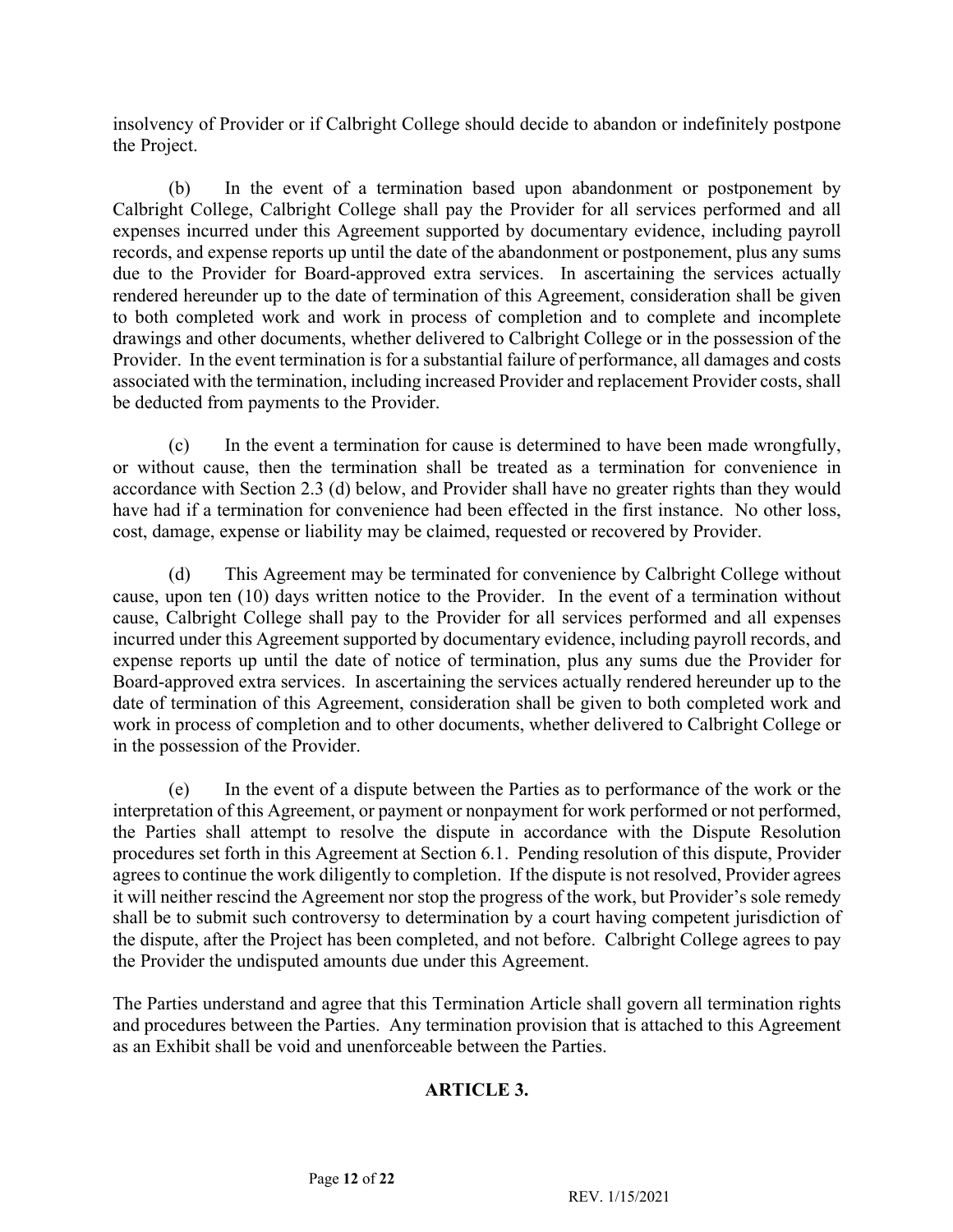#### **COMPENSATION**

#### **Section 3.1 Terms of Payment.**

 In consideration for all Services to be performed by Provider, Calbright College agrees to pay Provider \_\_\_\_\_\_\_\_\_\_. Provider shall submit to Calbright College a statement of Services rendered with a detailed invoice on a monthly basis. Calbright College agrees to pay the amount due to Provider for the Services rendered within forty-five (45) days after the invoices have been received by Calbright College, however, the total amount billed under this Agreement shall not exceed unless additional funding is approved by the Board of Trustees or the Executive Committee.

#### **Section 3.2 No Payroll or Employment Taxes.**

 No payroll or employment taxes of any kind shall be withheld or paid with respect to payments to Provider. The payroll or employment taxes that are the subject of this Section include, but are not limited to, FICA, FUTA, federal personal income tax, state personal income tax, state disability insurance tax, and state unemployment insurance tax.

#### **Section 3.3 Expenses.**

 Provider shall be solely responsible for all expenses incurred by Provider in the performance of Provider's duties and responsibilities under this Agreement, including but not limited to automobile expenses, travel expenses, license and permitting fees, cell phone expenses, and meals.

#### **Section 3.4 Accounting Records of The Provider.**

 Records of the Provider's direct personnel and authorized reimbursable expenses and records of accounts between Calbright College and Provider shall be kept on a generally recognized accounting basis, and shall be available for inspection by Calbright College at mutually convenient times.

#### **ARTICLE 4. OTHER OBLIGATIONS OF PROVIDER**

#### **Section 4.1 Nonexclusive Services.**

 Provider may represent, perform services for, and/or be employed by such additional companies, persons, or clients as Provider, in Provider's sole discretion.

#### **Section 4.2 Workers' Compensation and Unemployment Insurance And Licenses.**

 Provider shall be responsible for providing, at Provider's own expense, disability, unemployment and other insurance, workers' compensation, training, permits and licenses for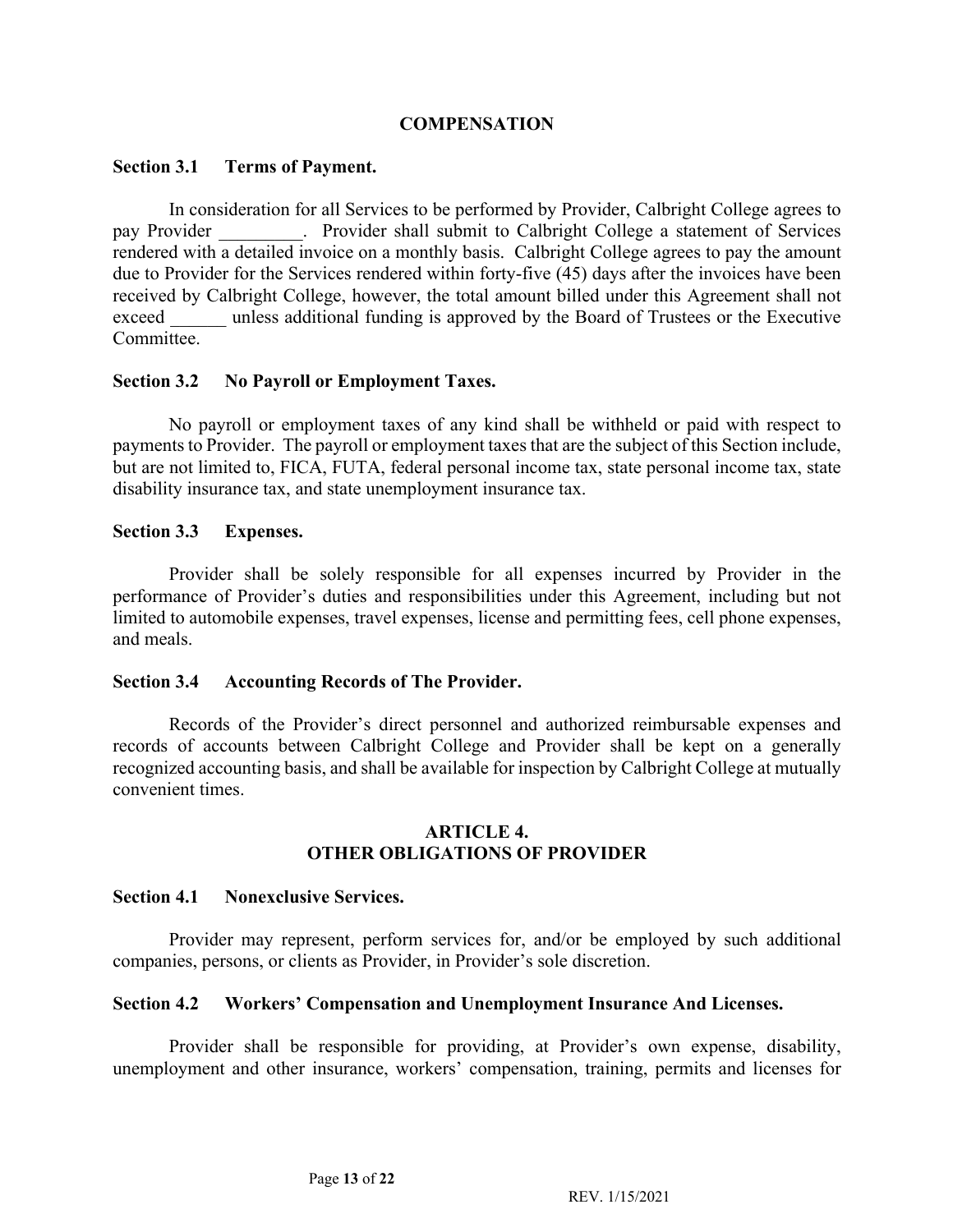Provider and for Provider's employees, agents and independent Providers, as may be required by law.

#### **Section 4.3 Materials and Equipment.**

 Provider shall supply all materials and equipment required to perform the Services under this Agreement, except as may be otherwise specified in Appendix A.

#### **Section 4.4 Licenses, Permits, Fees and Assessments.**

 Provider shall obtain at Provider's sole cost and expense such licenses, permits and approvals as may be required by law for the performance of the Services required by this Agreement. Provider shall have the sole obligation to pay for any fees, assessments, and taxes, plus applicable penalties and interest, which may be imposed by law and arise from or are necessary for Provider's performance of the Services required by this Agreement.

#### **Section 4.5 Confidentiality.**

 Provider acknowledges that, during the term of this Agreement, Provider may have access to privileged and confidential materials and information in the custody of Calbright College. Provider covenants and agrees to keep such information confidential and not to disclose, make Provider's assigned duties, directly or indirectly during or subsequent to the term of this Agreement. Provider further acknowledges that, during the term of this Agreement, Provider may obtain and have access to certain proprietary or confidential information, knowledge, technology, data, methods, files, records, and client lists relating to Calbright College's business (collectively, the "Confidential Information"), which Calbright College and Provider agree are proprietary or available, sell or otherwise communicate such information to any third party, other than in the confidential in nature.

Provider acknowledges that:

 $(a)$  at great expense, is of great significance and value to Calbright College, and constitutes trade The Confidential Information will be developed and acquired by Calbright College secrets;

(b) The Confidential Information will be made known to the Provider in full reliance on this Agreement;

 $(c)$ The Confidential Information is material and critically important to the effective and successful conduct of Calbright College's business operations and activities; and

 College's benefit in connection with the business relationship between Provider and Calbright College established by this Agreement will constitute a wrongful usurpation of the Confidential Information by Provider. The Provider hereby agrees to forever hold the Confidential Information in strict confidence and secret; provided, however, that Provider may disclose any or all of the (d) Any use of the Confidential Information by Provider other than for Calbright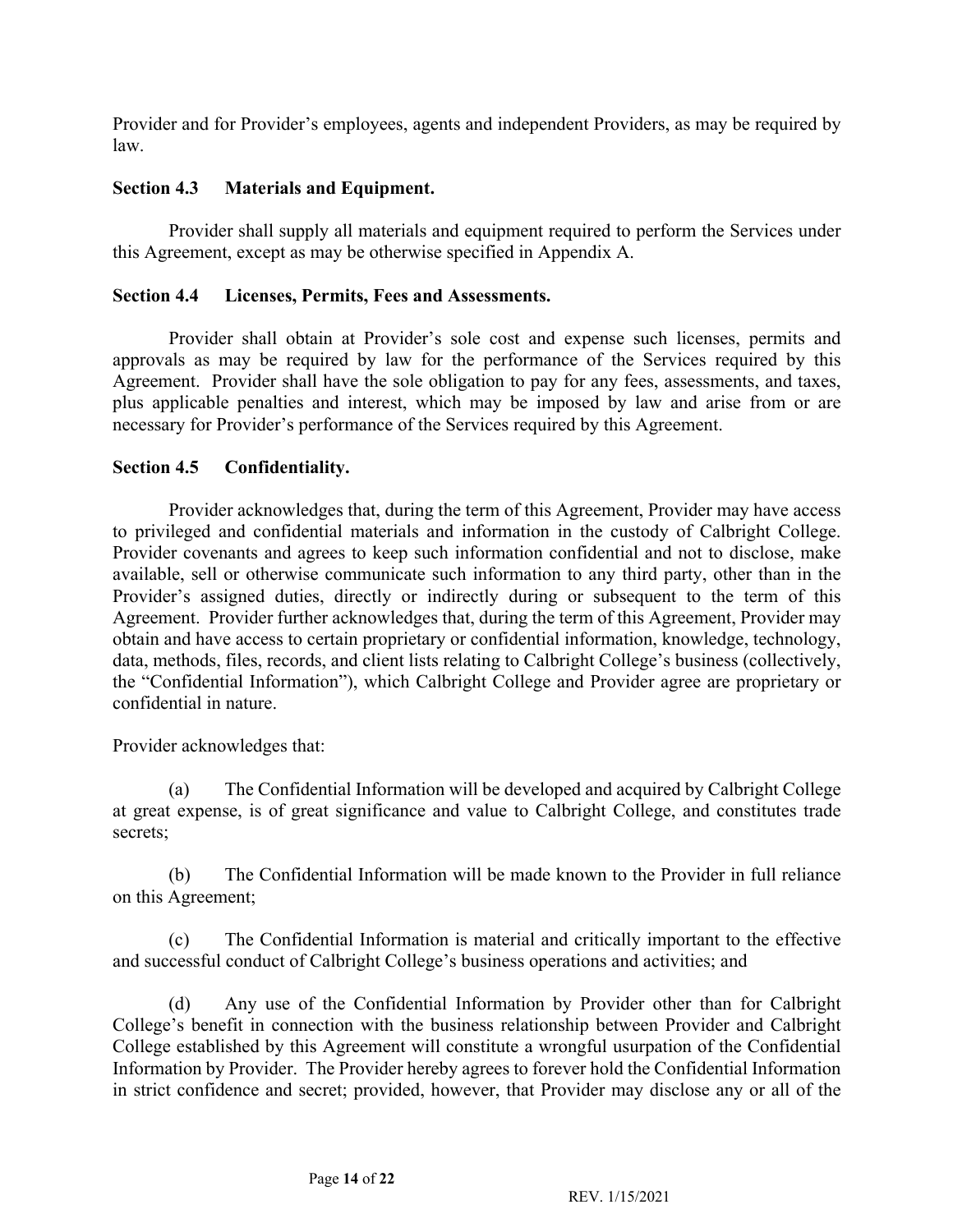Confidential Information to any corporation, partnership, trust, firm or other business entity not affiliated with Calbright College if prior written consent of Calbright College is obtained by Provider.

#### **Section 4.6 Insurance.**

 Provider shall purchase and maintain policies of insurance with an insurer or insurers, qualified to do business in the State of California and acceptable to Calbright College which will protect Provider and Calbright College from claims which may arise out of or result from Provider's actions or inactions relating to the Agreement, whether such actions or inactions be by themselves or by anyone directly or indirectly employed by any of them, or by anyone for whose acts any of them may be liable. The aforementioned insurance shall include coverage for:

 (a) Comprehensive general and auto liability insurance with limits of not less than THREE HUNDRED THOUSAND DOLLARS (\$300,000) combined single limit, bodily injury and property damage liability per occurrence, and Workers' Compensation and Employers Liability Insurance as required by the laws of the State of California, including:

- (i) owned, non-owned and hired vehicles;
- (ii) blanket contractual;
- (iii) broad form property damage;
- (iv) products/completed operations; and
- (v) personal injury.

 (b) **Additional Insured Endorsement**: Any general liability policy and auto policy provided by Provider hereunder shall contain an endorsement which applies its coverages to Calbright College, members of Calbright College's Board of Trustees, and the officers, agents, employees and volunteers of Calbright College, individually and collectively, as additional insureds.

### **Section 4.7 Indemnification.**

 To the fullest extent permitted by law, Provider shall fully indemnify, defend and hold harmless Calbright College, its Board of Trustees, officers, agents, employees, volunteers, and independent Providers from claims, demands, causes of actions and liabilities of every kind and nature whatsoever arising out of or in connection with Provider's services performed under this Agreement. This indemnification shall extend to claims occurring after this Agreement is terminated as well as while it is in force.

#### **Section 4.8** Return of Calbright College Property.

 On the termination of this Agreement or whenever requested by Calbright College, Provider shall immediately deliver to Calbright College all property in Provider's possession or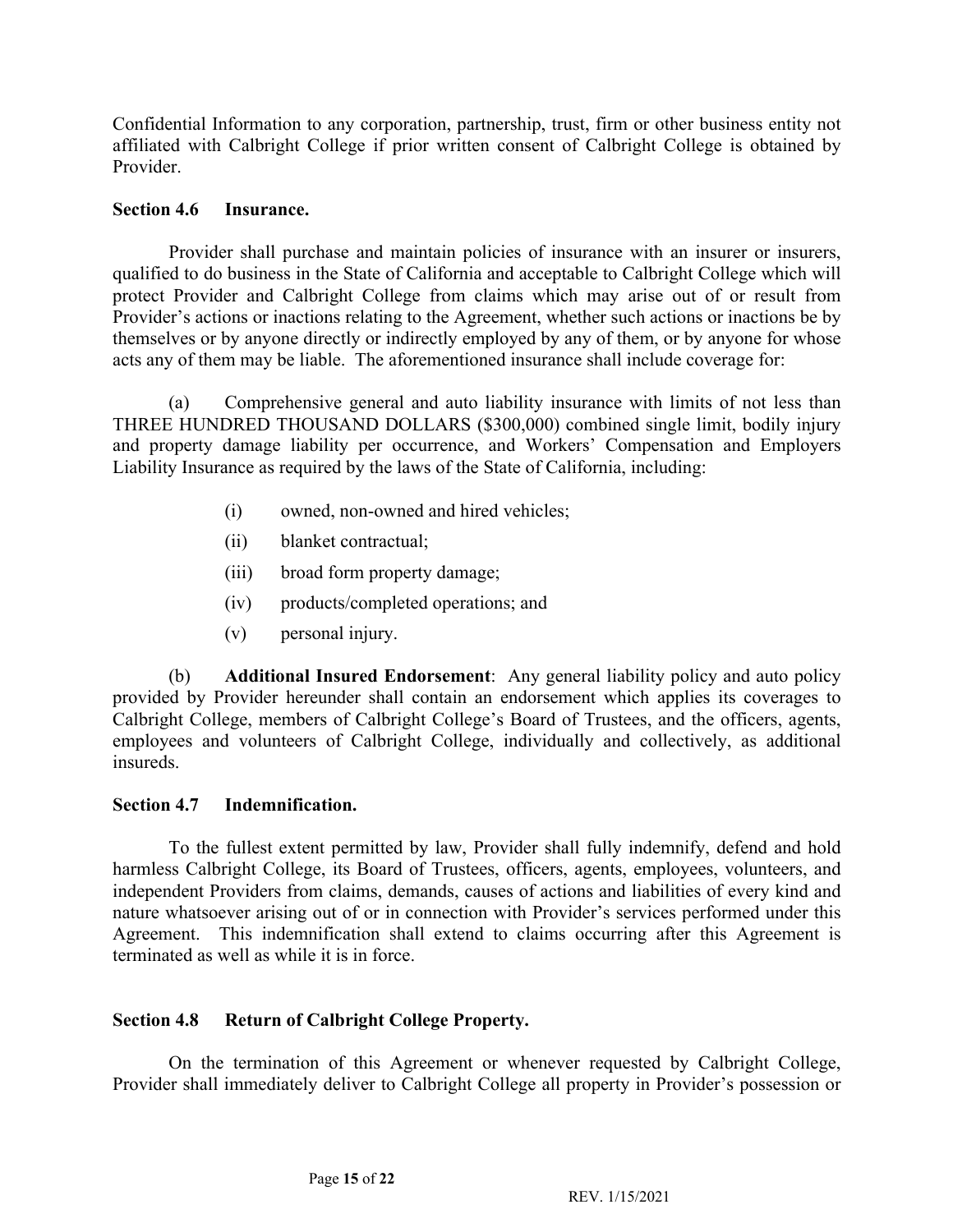under Provider's control belonging to Calbright College in good condition, ordinary wear and tear and damage by any cause beyond the reasonable control of Provider excepted.

#### **ARTICLE 5. PROVIDER'S WORK PRODUCT**

#### **Section 5.1 Ownership of Provider's Work Product.**

 (a) Provider agrees that any and all intellectual properties, including, but not limited to, all ideas, concepts, themes, computer programs or parts thereof, documentation or other contributed by Provider, either individually or in collaboration with others, pursuant to this literature, or illustrations, or any components thereof, conceived, developed, written, or Agreement, shall belong to and be the sole property of Calbright College.

 (b) Provider agrees that all rights in all works prepared or performed by Provider pursuant to this Agreement, including patent rights and copyrights applicable to any of the intellectual properties described in Subsection (a) above, shall belong exclusively to Calbright College and shall constitute "works made for hire."

 $(c)$  invention for which no equipment, supplies, facilities, or trade secret information of Calbright The provisions of this Section shall not apply to any of Provider's rights in any College was used, which was developed entirely on Provider's own time, and which:

 $(i)$  invention, to Calbright College's business or to Calbright College's actual or demonstrably Does not relate, at the time of conception or reduction to practice of the anticipated research or development; or

> $(ii)$ Does not result from any work performed by Provider for Calbright College.

#### **Section 5.2** Use of Copyrighted Materials.

 Provider warrants that any materials provided by Provider for use by Calbright College pursuant to this Agreement shall not contain any material that is protected under the Copyright Act or any other similar law, except to the extent of "fair use," as that concept is defined in the Copyright Act, and except to the extent that Provider has obtained permission to use such work from the copyright holder. Provider shall be solely responsible for ensuring that any materials provided by Provider for use by Calbright College pursuant to this Agreement satisfy this requirement. Provider agrees to hold Calbright College harmless from all liability or loss, including debt or exercise for attorneys' fees to which Calbright College is exposed on account of Provider's failure to perform this duty.

#### **ARTICLE 6. GENERAL PROVISIONS**

#### **Section 6.1 Dispute Resolution.**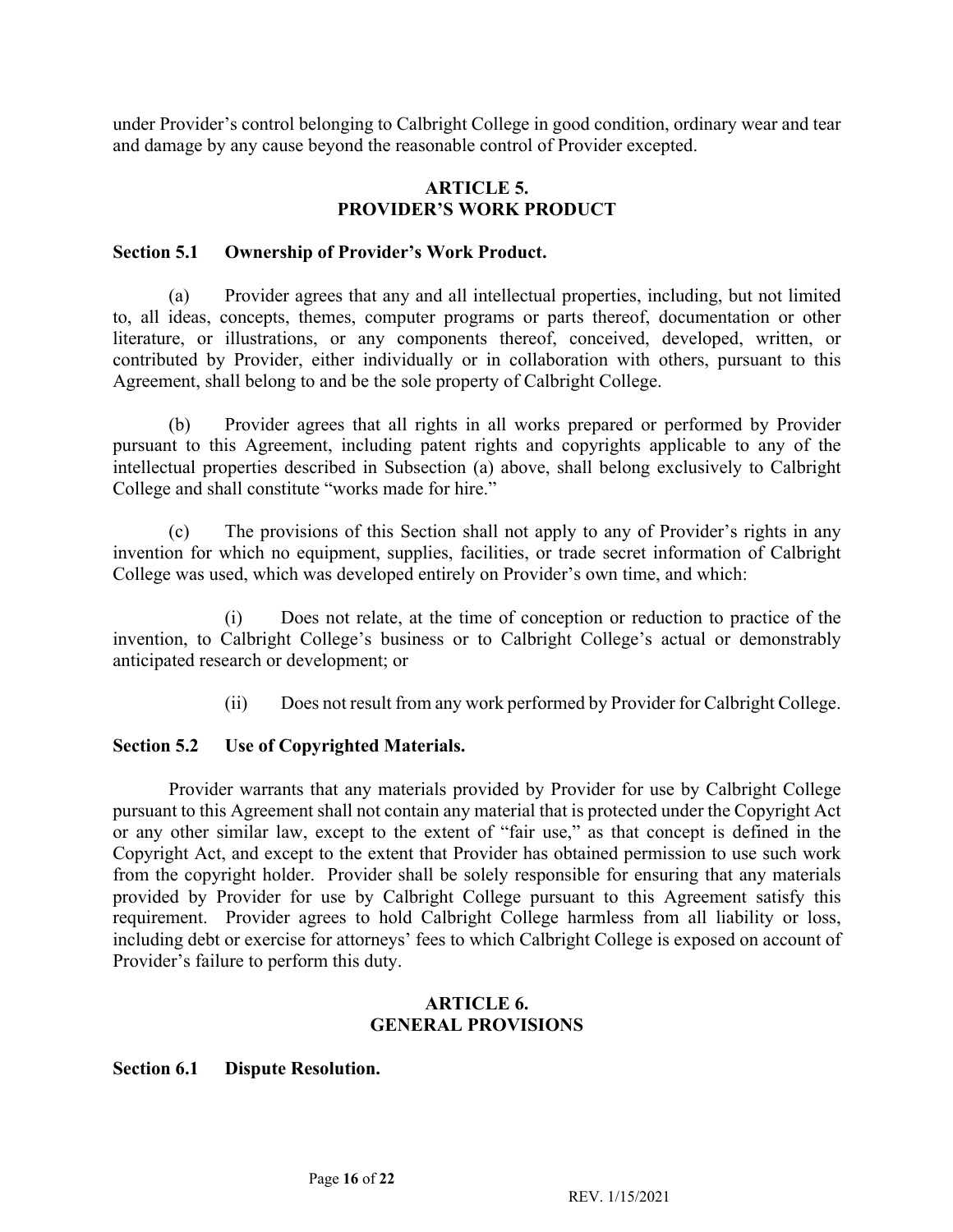In the event of any disputes or disagreement between Calbright College and Provider with respect to the interpretation of any provision of this Agreement, or to the performance of the Parties under this Agreement, each Party shall appoint a designated representative to meet in good faith, to resolve the dispute or to negotiate an adjustment to any provision of this Agreement. Such negotiations shall be conducted in a timely manner to avoid undue delay in resolving the dispute. No formal proceeding for judicial resolution of any dispute or disagreement shall be commenced until a Party concludes in good faith and provides written notice to the other Party that an amicable resolution of the matter at issue through continued negotiation does not appear likely.

#### **Section 6.2 Default.**

 A Party will be considered in default of its obligations under this Agreement if such Party in this Agreement and such failure continues for ten (10) days after the non-defaulting Party gives the defaulting Party written notice thereof. In the event of default, the non-defaulting Party, upon written notice to the defaulting Party, may terminate this Agreement as of the date specified in the should fail to observe, to comply with, or to perform any term, condition, or covenant contained notice, and may seek such other and further relief as may be provided by law.

#### **Section 6.3 Amendments.**

This Agreement may not be altered or modified, except by a writing signed by the Parties.

#### **Section 6.4 Status of Provider.**

 Provider enters into this Agreement, and will remain throughout the term of the Agreement, an independent Provider. Neither Provider nor its employees, agents or independent Providers shall become an employee, joint ventures, partner, agent or principal of Calbright College while this Agreement is in effect. Provider's employees, agents and independent Providers shall not be entitled to the rights or benefits afforded to Calbright College's employees, including disability or unemployment insurance, workers' compensation, medical insurance, sick leave or any other employment benefit.

#### **Section 6.5 Governing Law.**

 This Agreement shall be governed by and construed according to the laws of the State of California that would apply if all Parties were residents of California and the Agreement was made and performed in California.

#### **Section 6.6 Notices.**

 All notices and demands between the Parties hereto shall be in writing and shall be served either by electronic mail or by registered or certified mail. Such notices or demands shall be deemed given when received or seventy-two (72) hours after the deposit thereof in the United States mail, postage prepaid, addressed to the Party to whom such notice or demand is to be given or made. Such notices and demands may also be sent by telex, telegraph, telecopier or other similar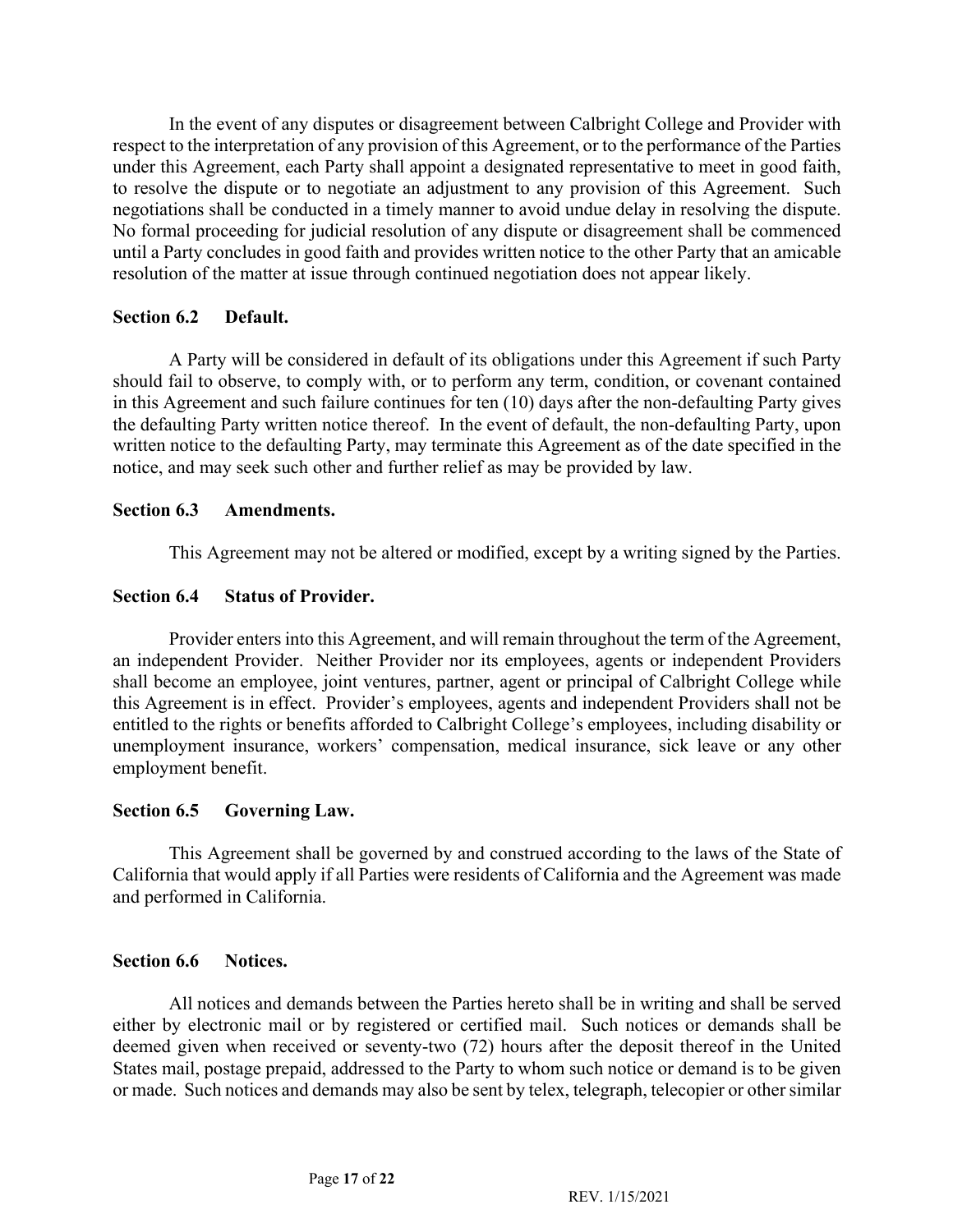electronic transmission device providing for a permanent record of the notice or demand, and, if so served, such notice or demand shall be deemed given and made at the time the device confirms to the sender delivery thereof to the addressee.

All notices and demands shall be given as follows:

# **To Calbright College**:

1102 Q Street, 4<sup>th</sup> Floor California Online Community College/Calbright Sacramento, CA 95811

### **To the Provider**:

\_\_\_\_\_\_\_\_\_\_\_\_\_\_\_\_\_\_\_\_\_\_\_\_\_\_\_\_\_\_\_\_

 Each Party may designate in writing such other place or places that notices and demands may be given.

#### **Section 6.7 Assignment.**

 This Agreement shall not be assigned by either Party without the prior written consent of the other Party.

#### **Section 6.8 Agreement Interpretation.**

 This Agreement is the result of arm's length negotiations between the Parties, and shall be construed as drafted by all Parties such that any ambiguities shall not be construed against either Party.

#### **Section 6.9 Counterparts.**

 This Agreement may be executed in one or more counterparts, electronic or otherwise, each of which shall be deemed an original, and will become effective and binding upon the Parties as of the Effective Date at such time as all signatories hereto have signed a counterpart of this Agreement.

#### **Section 6.10 Entire Agreement.**

 This Agreement and its Appendix contains the entire Agreement between the Parties with respect to the subject matter of this Agreement and it supersedes all other prior and contemporary Agreements, understanding, and commitments between the Parties with respect to the subject matter of the Agreement.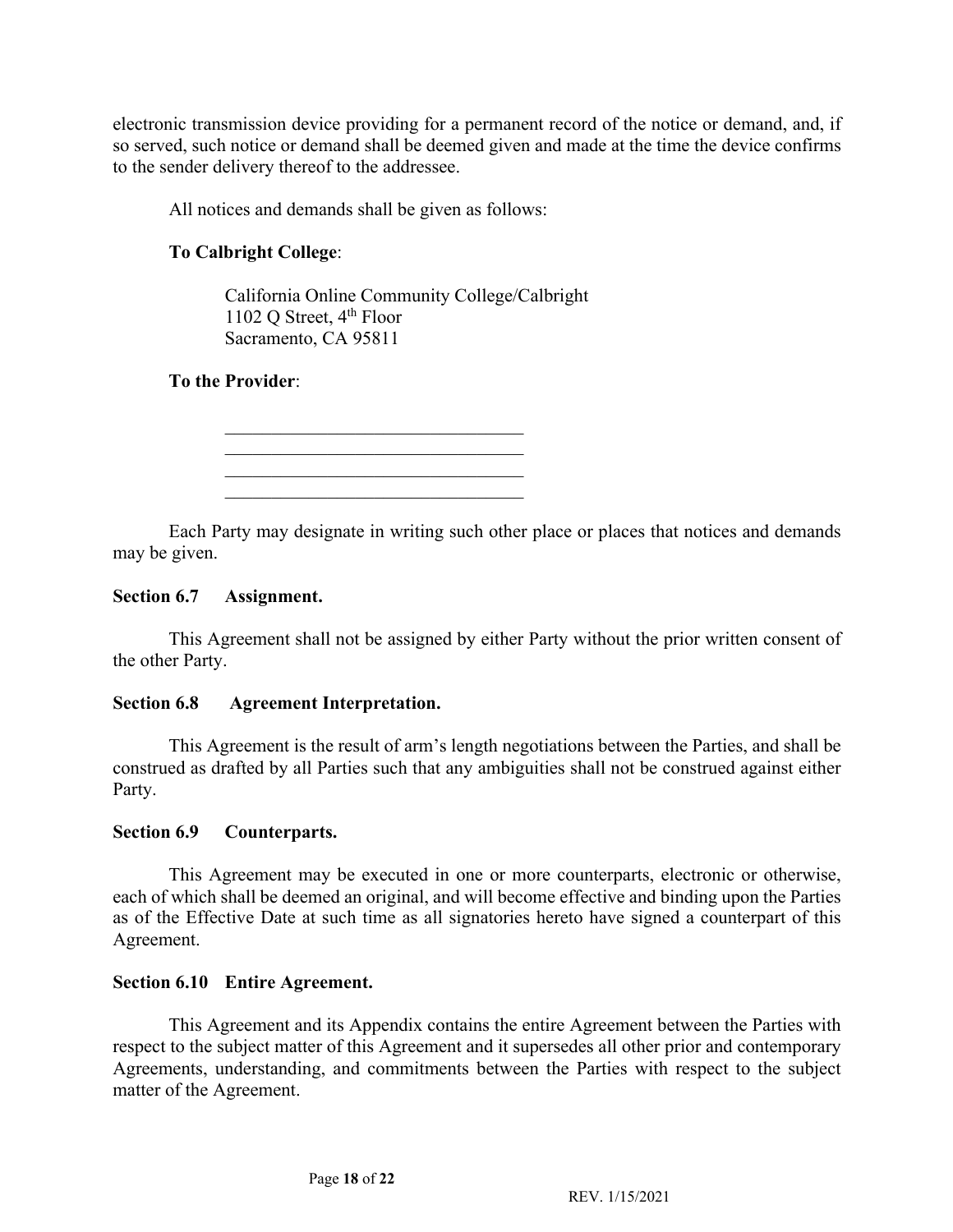#### **Section 6.11 Severability.**

 If any provision in this Agreement is held by a court of competent jurisdiction to be invalid, void, or unenforceable, the remaining provisions will nevertheless continue in full force without being impaired or invalidated in any way.

### **Section 6.12 Effect of Recitals.**

 The Recitals and Exhibits herein are deemed true and correct, are hereby incorporated into this Agreement as though fully set forth herein, and the Parties acknowledge and agree that they are bound by the same.

#### **Section 6.13 Force Majeure.**

 Notwithstanding any other terms and conditions hereof, in the event that a Party is materially unable to perform any of its obligations hereunder because of severe weather, natural disasters, riots, wars, acts of terrorism, governmental action or other events of force majeure beyond the Party's control, then such Party shall, upon written notice to the other Party hereof, be relieved from its performance of such obligations to the extent, and for the duration, that such performance is prevented by such events; provided that such Party shall at all times use its best efforts to resume such performance.

 **IN WITNESS WHEREOF**, the Parties hereto have entered into this Agreement as of the Effective Date of this Agreement.

SIGNATURES SHALL BE SET FORTH ON THE FOLLOWING PAGE.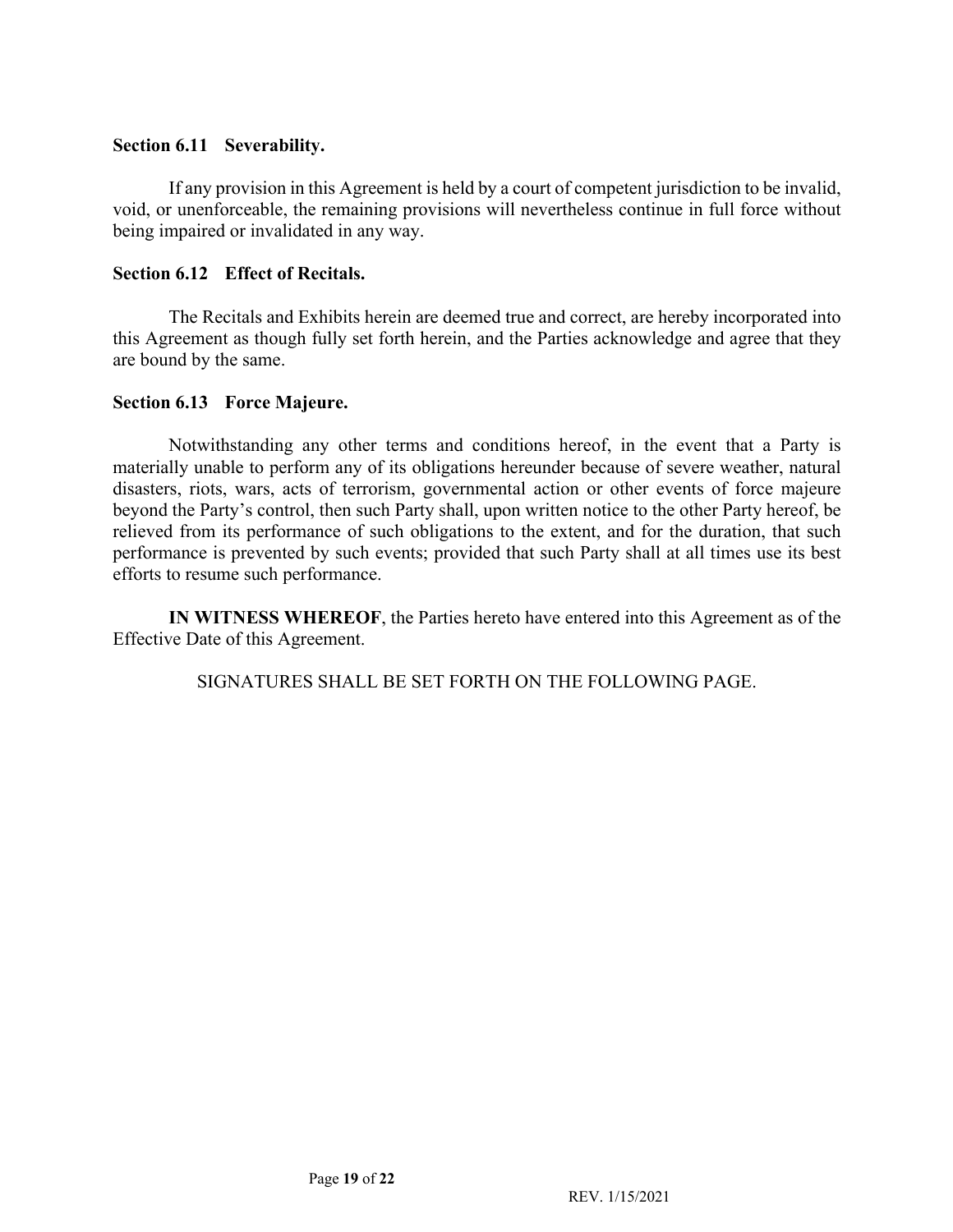# **CALIFORNIA ONLINE COMMUNITY COLLEGE/CALBRIGHT**

| By:                                                       | Date: |
|-----------------------------------------------------------|-------|
| Name and Title:                                           |       |
| <b>PROVIDER</b>                                           |       |
| By:<br><u> 1980 - John Stein, Amerikaansk politiker (</u> | Date: |

Name and Title: Name and Title: Page **20** of **22**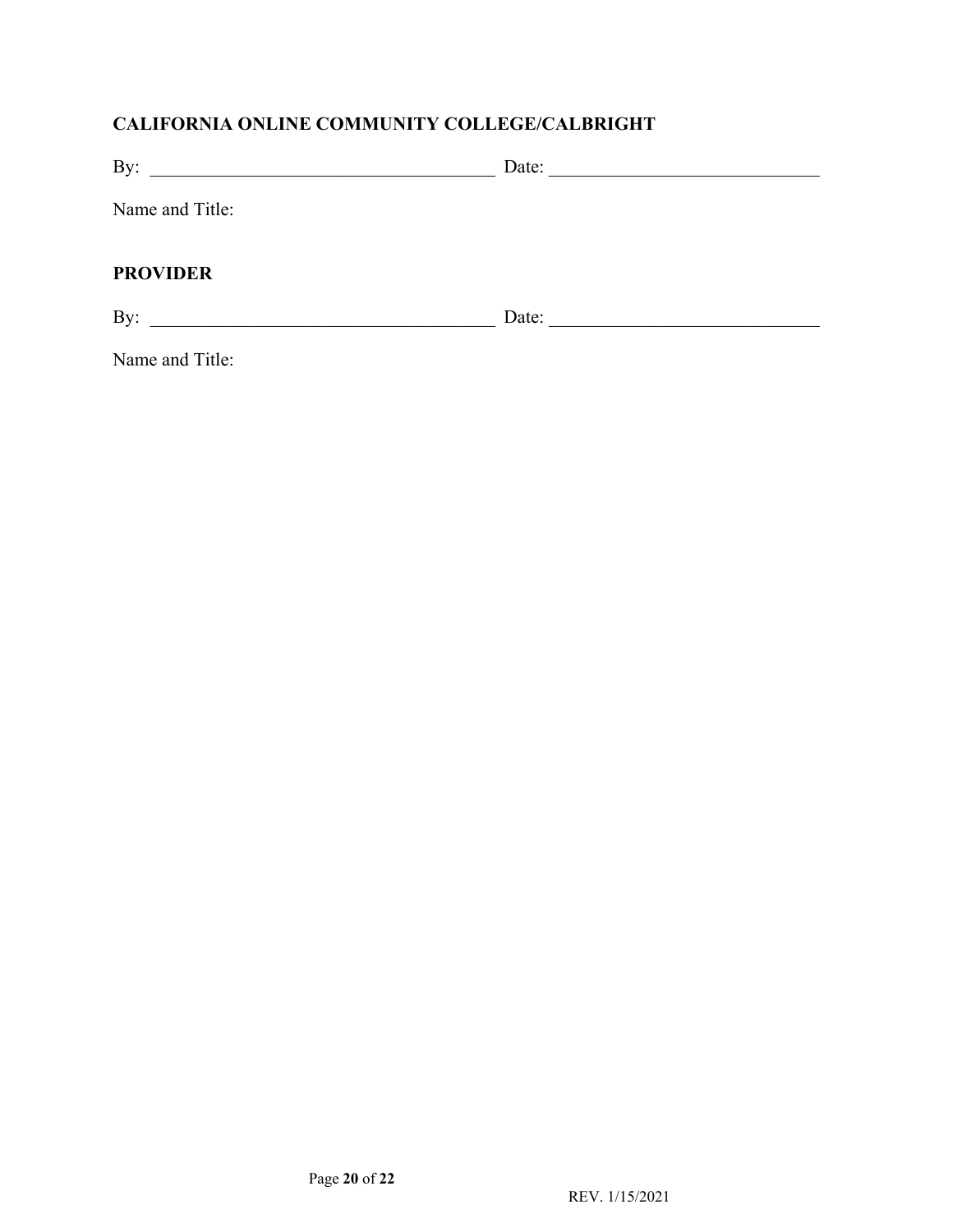# **APPENDIX A Scope of Services**

[Scope of services to be attached.]